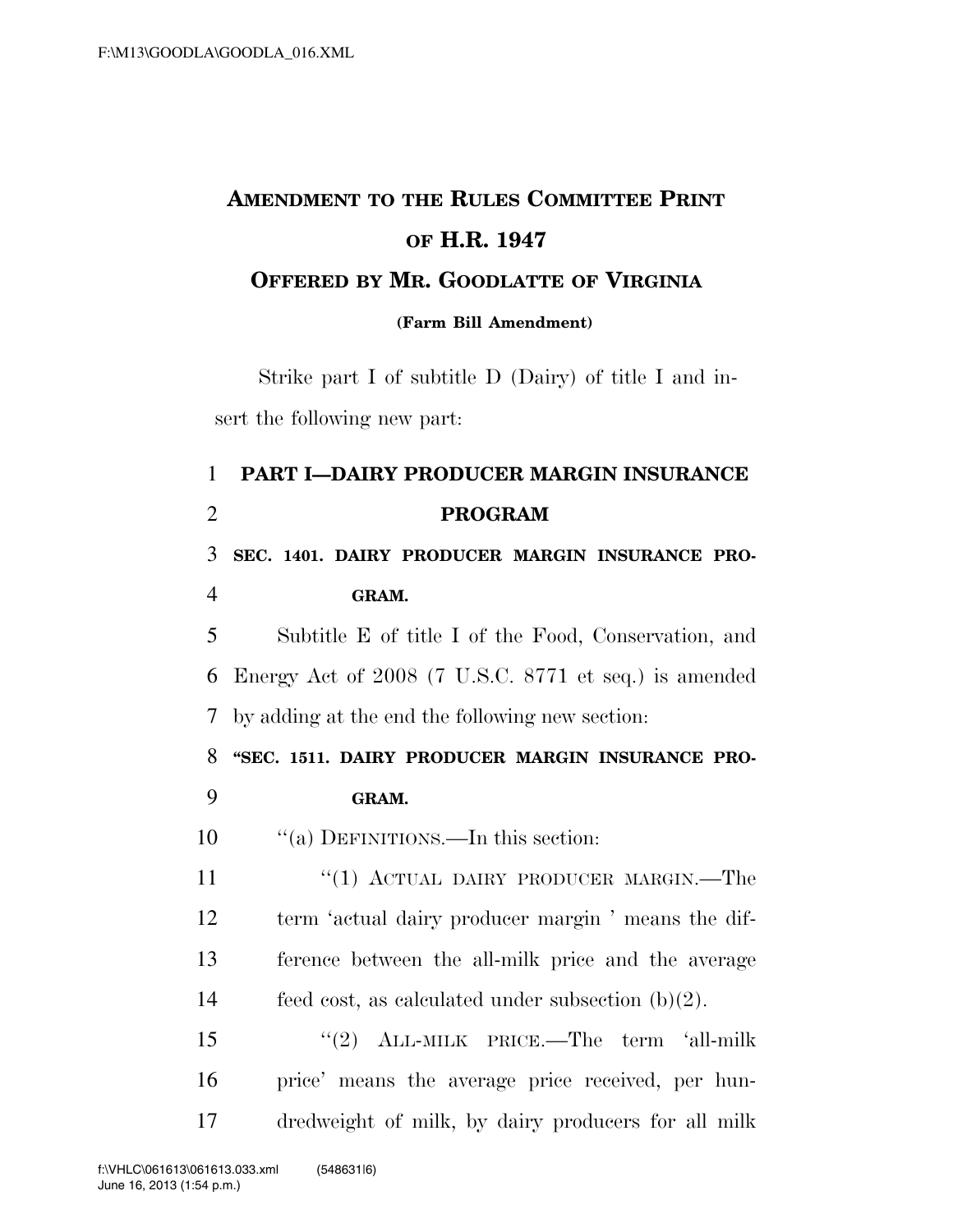| $\mathbf{1}$   | sold to plants and dealers in the United States, as   |  |
|----------------|-------------------------------------------------------|--|
| $\overline{2}$ | reported by the National Agricultural Statistics      |  |
| 3              | Service.                                              |  |
| $\overline{4}$ | $``(3)$ AVERAGE FEED COST.—The term 'average          |  |
| 5              | feed cost' means the average cost of feed used by a   |  |
| 6              | dairy operation to produce a hundredweight of milk,   |  |
| 7              | determined under subsection $(b)(1)$ using the sum of |  |
| 8              | the following:                                        |  |
| 9              | $\lq\lq$ . The product determined by multi-           |  |
| 10             | plying—                                               |  |
| 11             | "(i) 1.0728; by                                       |  |
| 12             | "(ii) the price of corn per bushel.                   |  |
| 13             | $\lq\lq (B)$ The product determined by multi-         |  |
| 14             | plying—                                               |  |
| 15             | "(i) $0.00735$ ; by                                   |  |
| 16             | "(ii) the price of soybean meal per                   |  |
| 17             | ton.                                                  |  |
| 18             | $\lq\lq$ The product determined by multi-             |  |
| 19             | plying—                                               |  |
| 20             | "(i) $0.0137$ ; by                                    |  |
| 21             | "(ii) the price of alfalfa hay per ton.               |  |
| 22             | $CONSECTIONE 2-MONTH$<br>(4)<br>PERIOD.—The           |  |
| 23             | term 'consecutive 2-month period' refers to the 2-    |  |
| 24             | month period consisting of the months of January      |  |
| 25             | and February, March and April, May and June,          |  |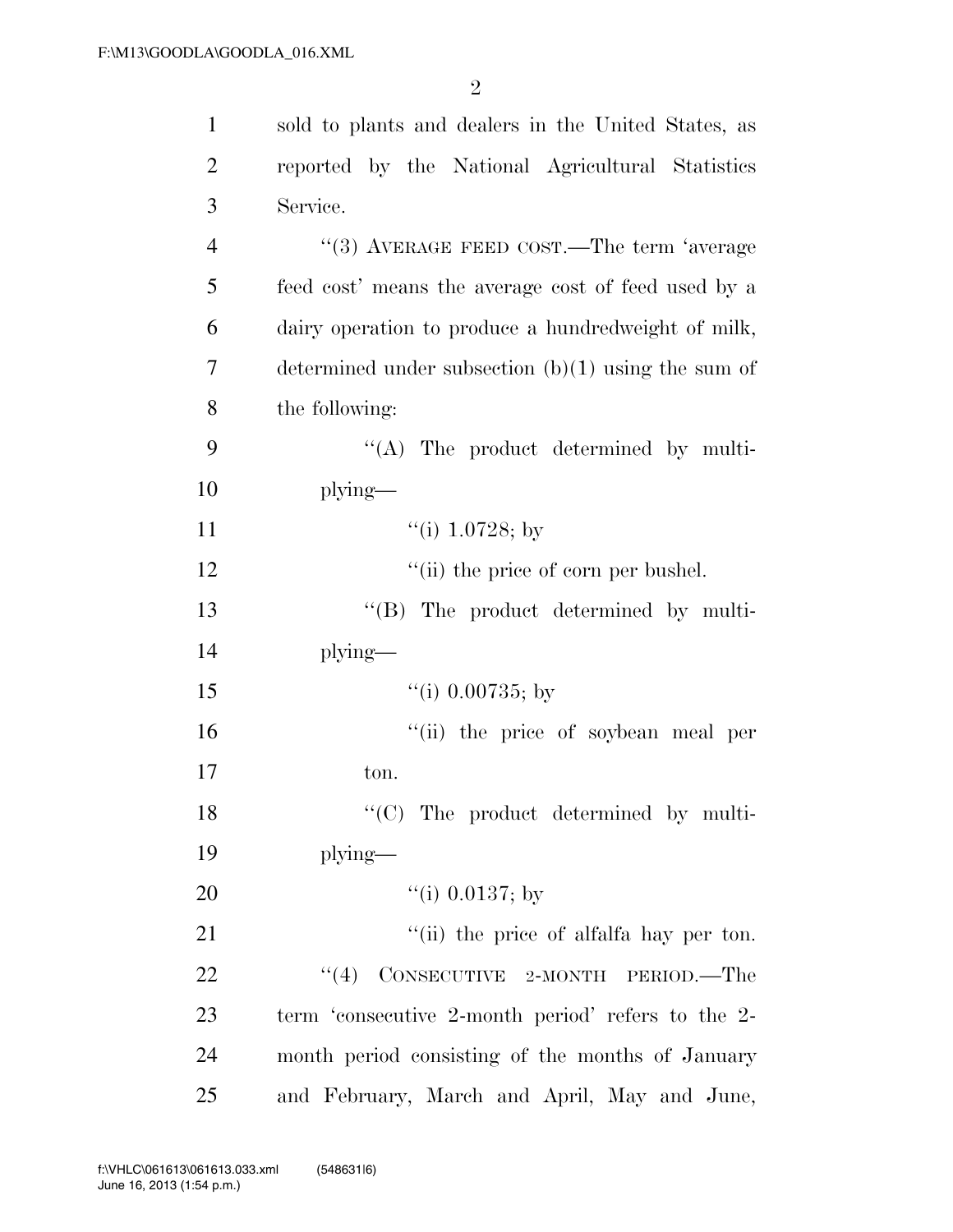| $\mathbf{1}$   | July and August, September and October, or No-        |
|----------------|-------------------------------------------------------|
| $\overline{2}$ | vember and December, respectively.                    |
| 3              | "(5) DAIRY PRODUCER.—The term 'dairy pro-             |
| $\overline{4}$ | ducer' means an individual or entity that directly or |
| 5              | indirectly (as determined by the Secretary)—          |
| 6              | "(A) shares in the risk of producing milk;            |
| $\overline{7}$ | and                                                   |
| 8              | "(B) makes contributions (including land,             |
| 9              | labor, management, equipment, or capital) to          |
| 10             | the dairy operation of the individual or entity       |
| 11             | that are at least commensurate with the share         |
| 12             | of the individual or entity of the proceeds of the    |
| 13             | operation.                                            |
| 14             | "(6) MARGIN INSURANCE PROGRAM.—The term               |
| 15             | 'margin insurance program' means the dairy pro-       |
| 16             | ducer margin insurance program required by this       |
| 17             | section.                                              |
| 18             | "(7) PARTICIPATING DAIRY PRODUCER.-<br>$-{\rm The}$   |
| 19             | term 'participating dairy producer' means a dairy     |
| 20             | producer that registers under subsection $(d)(2)$ to  |
| 21             | participate in the margin insurance program.          |
| 22             | "(8) PRODUCTION HISTORY.—The term 'pro-               |
| 23             | duction history' means the quantity of annual milk    |
| 24             | marketings determined for a dairy producer under      |
| 25             | subsection $(e)(1)$ .                                 |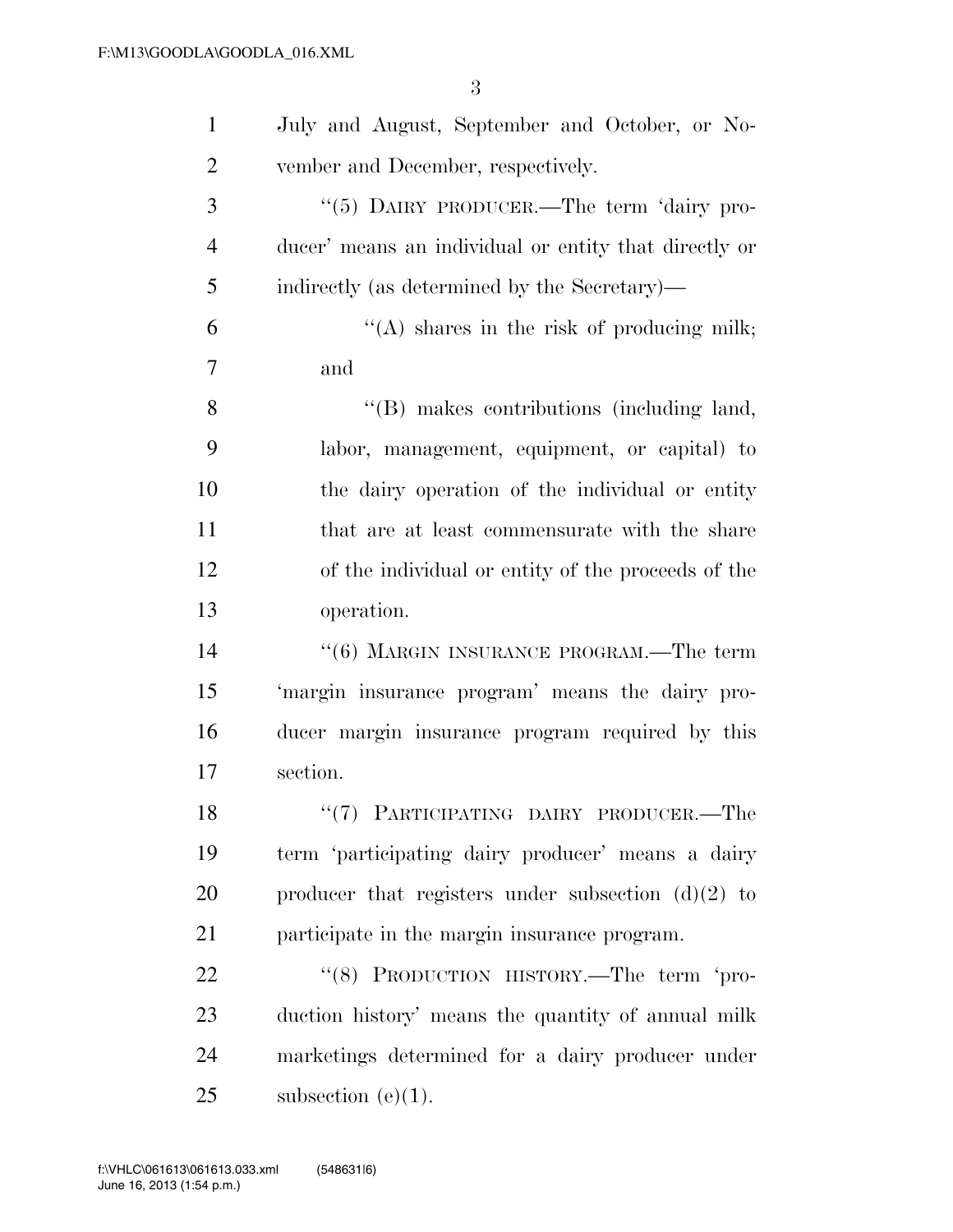| $\mathbf{1}$   | "(9) UNITED STATES.—The term 'United               |
|----------------|----------------------------------------------------|
| $\overline{2}$ | States', in a geographical sense, means the 50     |
| 3              | States.                                            |
| $\overline{4}$ | "(b) CALCULATION OF AVERAGE FEED COST AND          |
| 5              | <b>ACTUAL DAIRY PRODUCER MARGINS.—</b>             |
| 6              | "(1) CALCULATION OF AVERAGE FEED COST.—            |
| 7              | The Secretary shall calculate the national average |
| 8              | feed cost for each month using the following data: |
| 9              | "(A) The price of corn for a month shall           |
| 10             | be the price received during that month by agri-   |
| 11             | cultural producers in the United States for        |
| 12             | corn, as reported in the monthly Agriculture       |
| 13             | Prices report by the Secretary.                    |
| 14             | "(B) The price of soybean meal for a               |
| 15             | month shall be the central Illinois price for soy- |
| 16             | bean meal, as reported in the Market News –        |
| 17             | Monthly Soybean Meal Price Report by the Sec-      |
| 18             | retary.                                            |
| 19             | "(C) The price of alfalfa hay for a month          |
| 20             | shall be the price received during that month by   |
| 21             | agricultural producers in the United States for    |
| 22             | alfalfa hay, as reported in the monthly Agri-      |
| 23             | culture Prices report by the Secretary.            |
| 24             | "(2) CALCULATION OF ACTUAL DAIRY<br>PRO-           |
| 25             | DUCER MARGINS.—The Secretary shall calculate the   |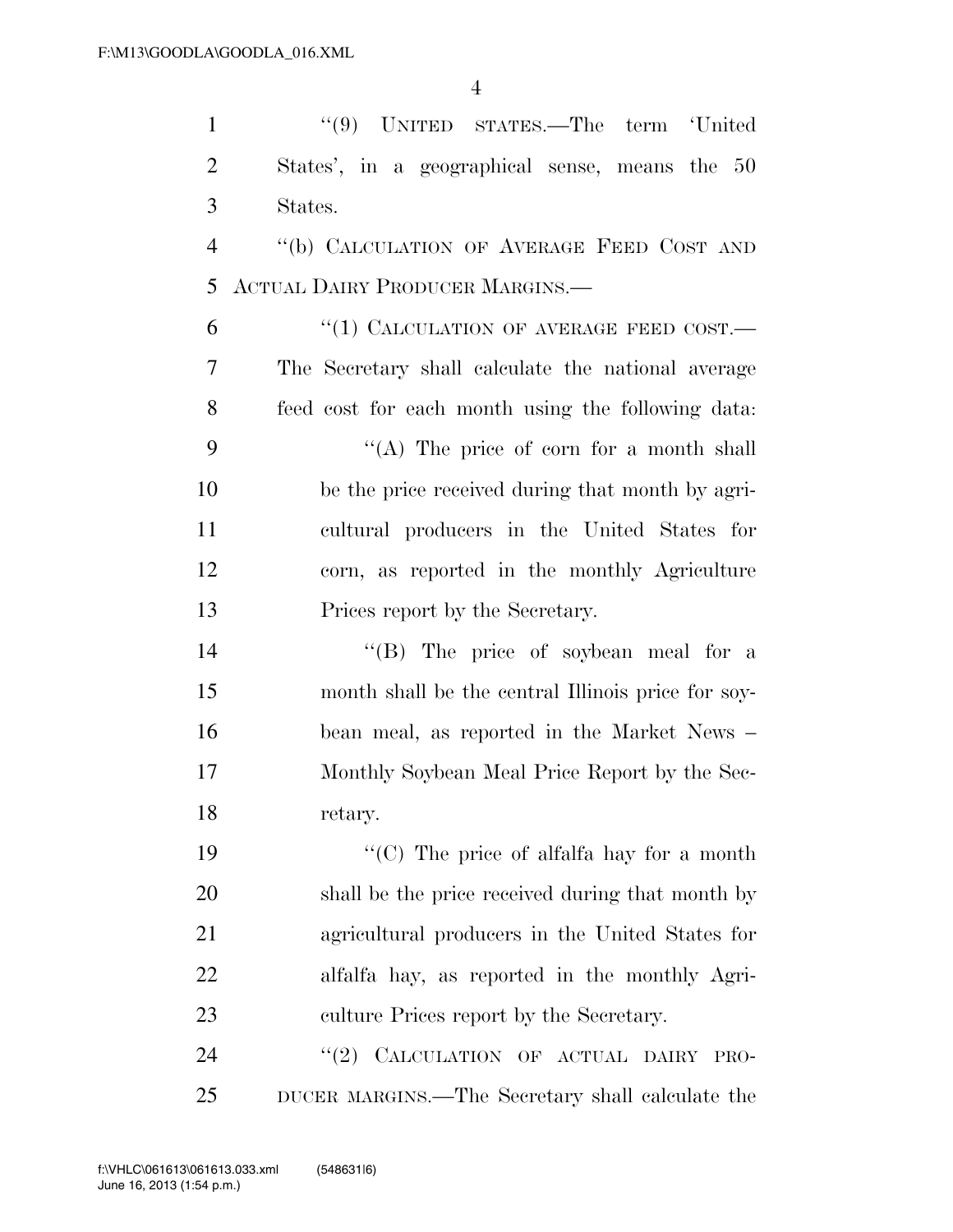| $\mathbf{1}$   | actual dairy producer margin for each consecutive 2-      |  |
|----------------|-----------------------------------------------------------|--|
| $\overline{2}$ | month period by subtracting—                              |  |
| 3              | $\lq\lq$ the average feed cost for that con-              |  |
| $\overline{4}$ | secutive 2-month period, determined in accord-            |  |
| 5              | ance with paragraph $(1)$ ; from                          |  |
| 6              | $\lq\lq$ the all-milk price for that consecutive          |  |
| 7              | 2-month period.                                           |  |
| 8              | "(c) ESTABLISHMENT OF DAIRY PRODUCER MARGIN               |  |
| 9              | INSURANCE PROGRAM.—The Secretary shall establish and      |  |
| 10             | administer a dairy producer margin insurance program for  |  |
| 11             | the purpose of protecting dairy producer income by paying |  |
| 12             | participating dairy producers margin insurance payments   |  |
| 13             | when actual dairy producer margins are less than the      |  |
| 14             | threshold levels for the payments.                        |  |
| 15             | $\lq\lq (d)$<br>ELIGIBILITY AND REGISTRATION OF DAIRY     |  |
| 16             | PRODUCERS FOR MARGIN INSURANCE PROGRAM.                   |  |
| 17             | "(1) ELIGIBILITY.—All dairy producers in the              |  |
| 18             | United States shall be eligible to participate in the     |  |
| 19             | margin insurance program.                                 |  |
| 20             | $``(2)$ REGISTRATION PROCESS.—                            |  |
| 21             | $``(A)$ REGISTRATION.—                                    |  |
| 22             | "(i) ANNUAL REGISTRATION. On an                           |  |
| 23             | annual basis, the Secretary shall register                |  |
| 24             | all interested dairy producers in the mar-                |  |
| 25             | gin insurance program.                                    |  |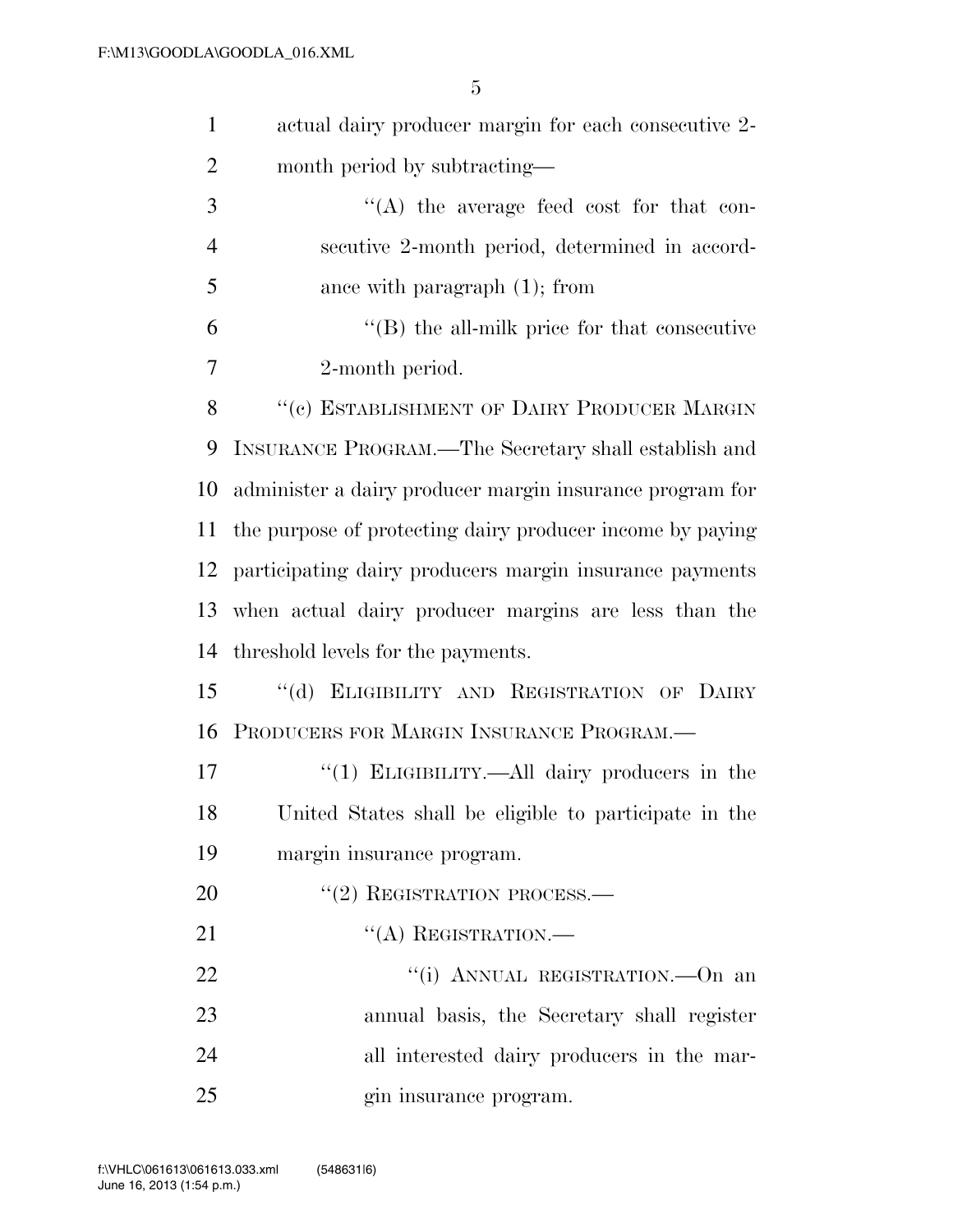| $\mathbf{1}$   | "(ii) MANNER AND FORM.—The Sec-                  |
|----------------|--------------------------------------------------|
| $\overline{2}$ | retary shall specify the manner and form         |
| 3              | by which a dairy producer shall register for     |
| $\overline{4}$ | the margin insurance program.                    |
| 5              | "(B) TREATMENT OF MULTI-PRODUCER                 |
| 6              | OPERATIONS.—If a dairy operation consists of     |
| 7              | more than 1 dairy producer, all of the dairy     |
| 8              | producers of the operation shall be treated as a |
| 9              | single dairy producer for purposes of—           |
| 10             | "(i) purchasing margin insurance; and            |
| 11             | "(ii) payment of producer premiums               |
| 12             | under subsection $(f)(4)$ .                      |
| 13             | "(C) TREATMENT OF PRODUCERS WITH                 |
| 14             | MULTIPLE DAIRY OPERATIONS.—If a dairy pro-       |
| 15             | ducer operates 2 or more dairy operations, each  |
| 16             | dairy operation of the producer shall require a  |
| 17             | separate registration to participate and pur-    |
| 18             | chase margin insurance.                          |
| 19             | $``(3)$ TIME FOR REGISTRATION.—                  |
| 20             | "(A) EXISTING DAIRY PRODUCERS.—Dur-              |
| 21             | ing the 1-year period beginning on the date of   |
| 22             | enactment of this section, and annually there-   |
| 23             | after, a dairy producer that is actively engaged |
| 24             | in a dairy operation as of that date may reg-    |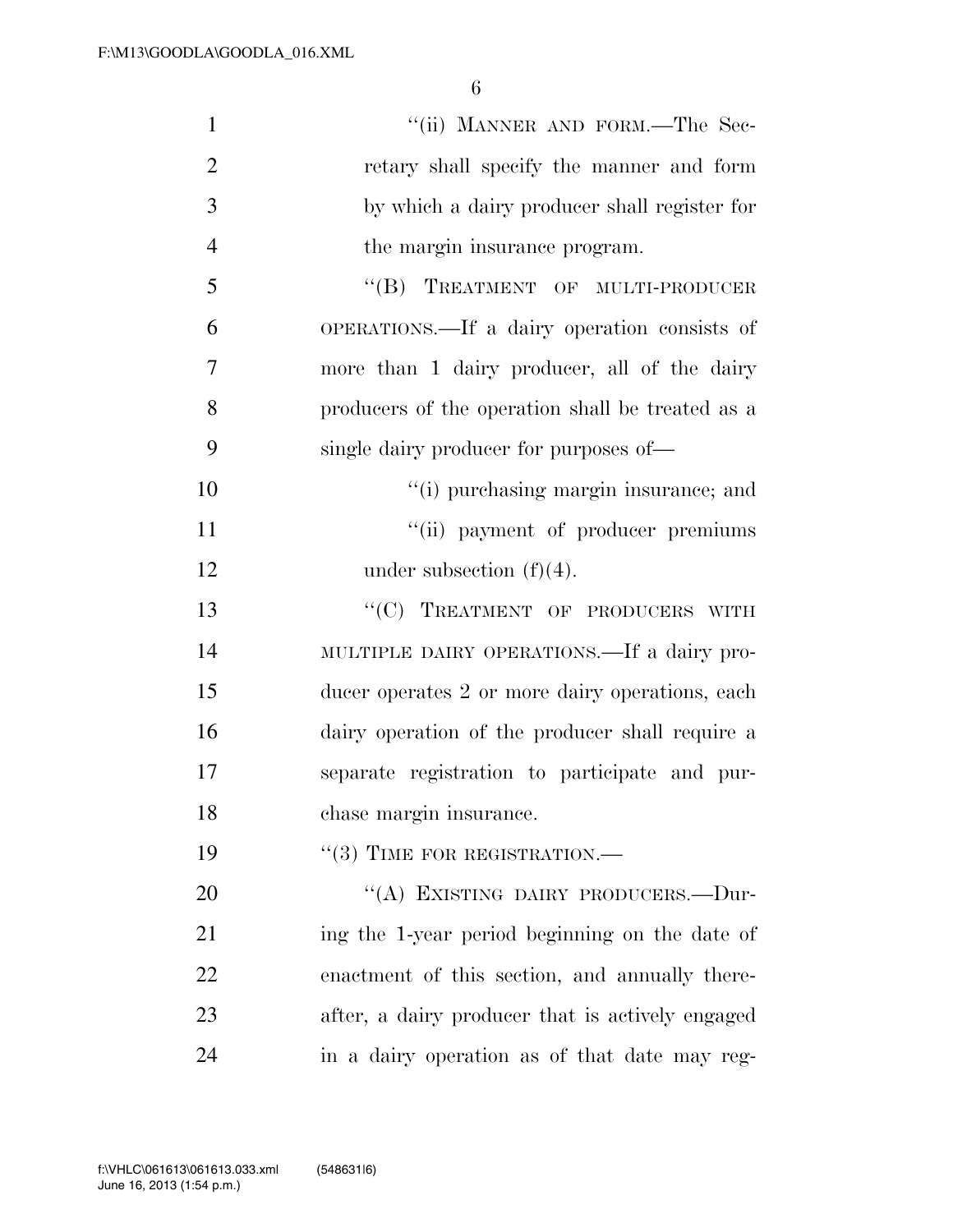ister with the Secretary to participate in the margin insurance program.

 ''(B) NEW ENTRANTS.—A dairy producer that has no existing interest in a dairy oper- ation as of the date of enactment of this sec- tion, but that, after that date, establishes a new dairy operation, may register with the Secretary during the 180-day period beginning on the date on which the dairy operation first markets milk commercially to participate in the margin 11 insurance program.

12 "(4) RETROACTIVITY.—

13 "(A) NOTICE OF AVAILABILITY OF RETRO- ACTIVE PROTECTION.—Not later than 30 days after the effective date of this section, the Sec- retary shall publish a notice in the Federal Reg- ister to inform dairy producers of the avail- ability of retroactive margin insurance, subject to the condition that interested producers must file a notice of intent (in such form and manner as the Secretary specifies in the Federal Reg- ister notice) to participate in the margin insur-ance program.

24 "(B) RETROACTIVE MARGIN INSURANCE.—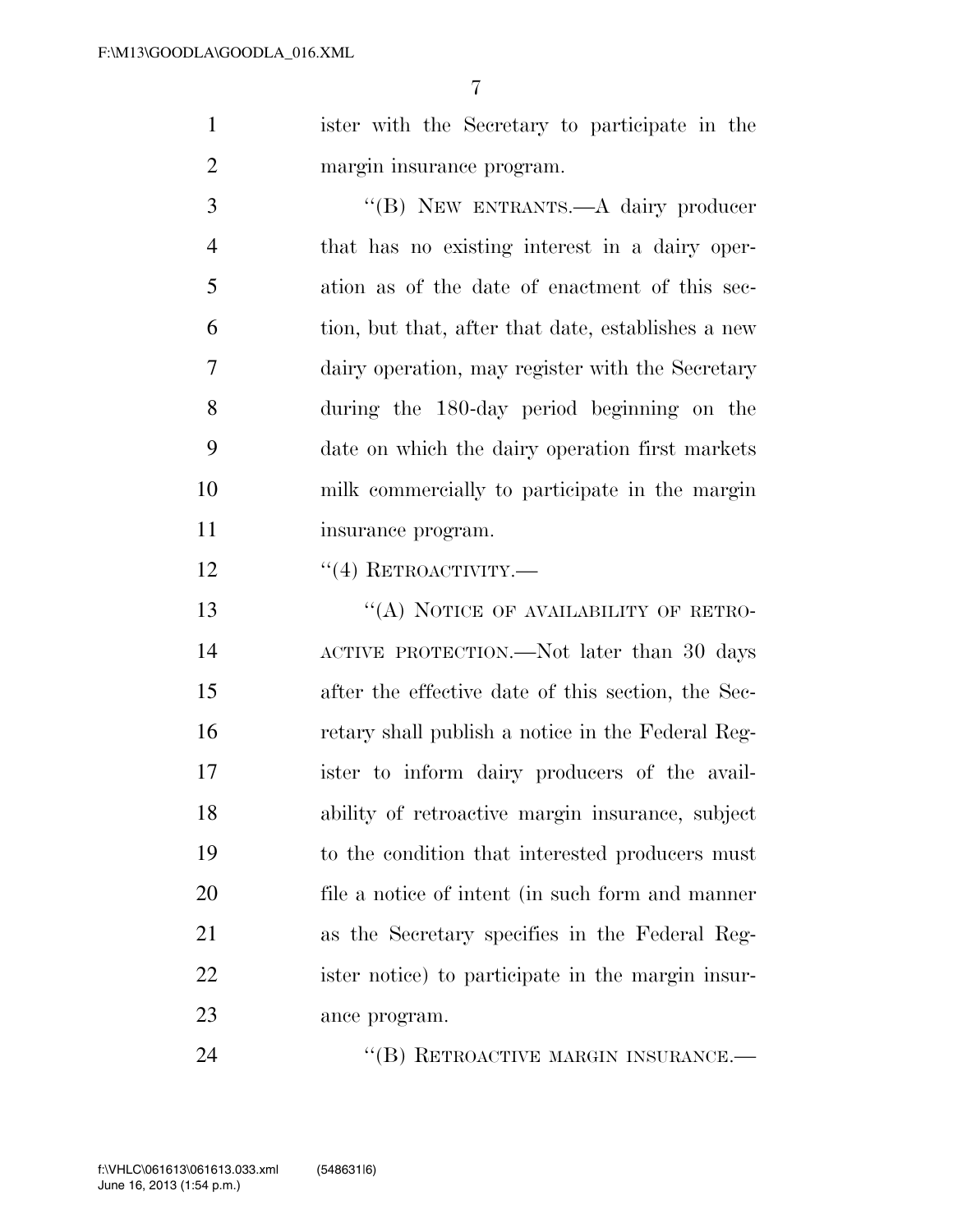| $\mathbf{1}$   | "(i) AVAILABILITY.—If a dairy pro-                 |
|----------------|----------------------------------------------------|
| $\overline{2}$ | ducer files a notice of intent under sub-          |
| 3              | paragraph $(A)$ to participate in the margin       |
| $\overline{4}$ | insurance program before the initiation of         |
| 5              | the sign-up period for the margin insur-           |
| 6              | ance program and subsequently signs up             |
| 7              | for the margin insurance program, the pro-         |
| 8              | ducer shall receive margin insurance retro-        |
| 9              | active to the effective date of this section.      |
| 10             | "(ii) DURATION.—Retroactive margin                 |
| 11             | insurance under this paragraph for a dairy         |
| 12             | producer shall apply from the effective            |
| 13             | date of this section until the date on which       |
| 14             | the producer signs up for the margin in-           |
| 15             | surance program.                                   |
| 16             | "(C) NOTICE OF INTENT AND OBLIGATION               |
| 17             | TO PARTICIPATE.—In no way does filing a no-        |
| 18             | tice of intent under this paragraph obligate a     |
| 19             | dairy producer to sign up for the margin insur-    |
| 20             | ance program once the program rules are final,     |
| 21             | but if a producer does file a notice of intent and |
| 22             | subsequently signs up for the margin insurance     |
| 23             | program, that dairy producer is obligated to       |
| 24             | pay premiums for any retroactive margin insur-     |
| 25             | ance selected in the notice of intent.             |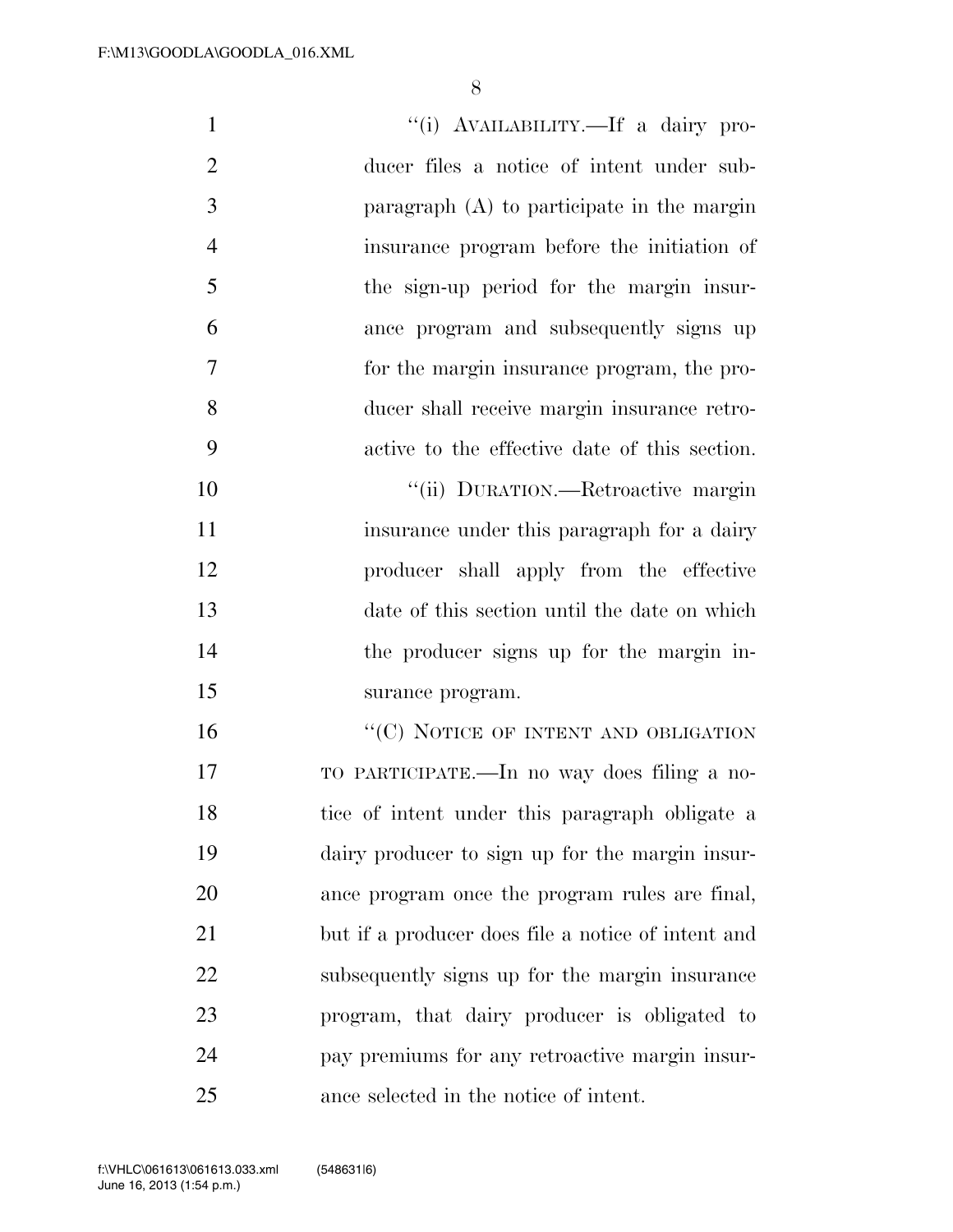| $\mathbf{1}$   | "(5) RECONSTITUTION.—The Secretary shall             |
|----------------|------------------------------------------------------|
| $\overline{2}$ | ensure that a dairy producer does not reconstitute a |
| 3              | dairy operation for the sole purpose of purchasing   |
| $\overline{4}$ | margin insurance.                                    |
| 5              | "(e) PRODUCTION HISTORY OF PARTICIPATING             |
| 6              | DAIRY PRODUCERS.                                     |
| 7              | "(1) DETERMINATION OF PRODUCTION<br>HIS-             |
| 8              | TORY.-                                               |
| 9              | "(A) IN GENERAL.—The Secretary shall                 |
| 10             | determine the production history of the dairy        |
| 11             | operation of each participating dairy producer       |
| 12             | in the margin insurance program.                     |
| 13             | "(B) CALCULATION.—Except as provided                 |
| 14             | in subparagraphs $(C)$ and $(D)$ , the production    |
| 15             | history of a participating dairy producer shall      |
| 16             | be equal to the highest annual milk marketings       |
| 17             | of the dairy producer during any 1 of the 3 cal-     |
| 18             | endar years immediately preceding the registra-      |
| 19             | tion of the dairy producer for participation in      |
| 20             | the margin insurance program.                        |
| 21             | "(C) UPDATING PRODUCTION HISTORY.-                   |
| 22             | So long as participating producer remains reg-       |
| 23             | istered, the production history of the partici-      |
| 24             | pating producer shall be annually updated            |
| 25             | based on the highest annual milk marketings of       |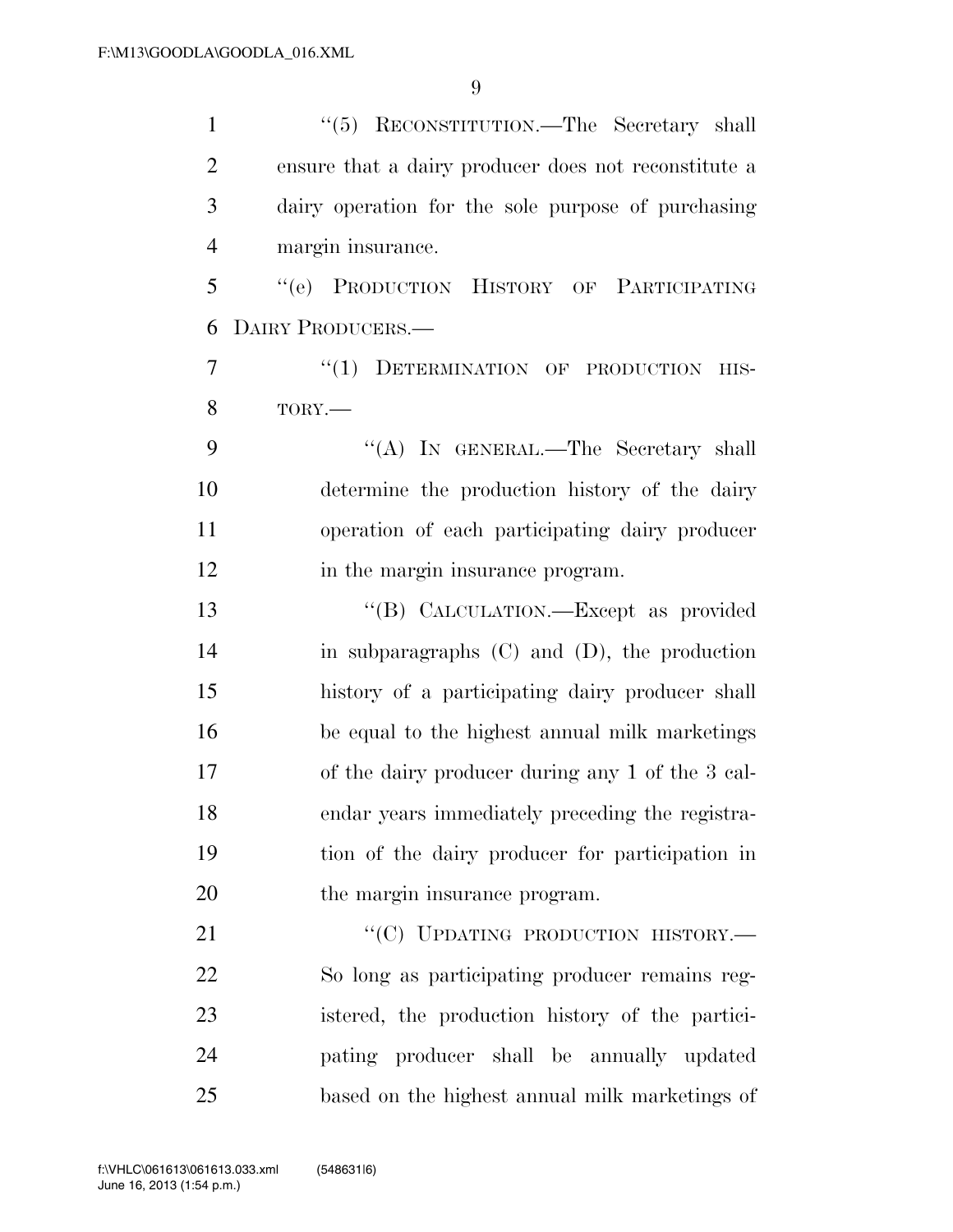1 the dairy producer during any one of the 3 im-mediately preceding calendar years.

 ''(D) NEW PRODUCERS.—If a dairy pro- ducer has been in operation for less than 1 year, the Secretary shall determine the initial production history of the dairy producer under subparagraph (B) by extrapolating the actual milk marketings for the months that the dairy producer has been in operation to a yearly amount.

 $(2)$  REQUIRED INFORMATION.—A partici- pating dairy producer shall provide all information that the Secretary may require in order to establish the production history of the dairy operation of the dairy producer.

- 16 "(3) TRANSFER OF PRODUCTION HISTORY.—
- 17 <sup>''</sup>(A) TRANSFER BY SALE.—

18 "(i) REQUEST FOR TRANSFER.—If an existing dairy producer sells an entire dairy operation to another party, the seller and purchaser may jointly request that the Secretary transfer to the purchaser the in- terest of the seller in the production his-24 tory of the dairy operation.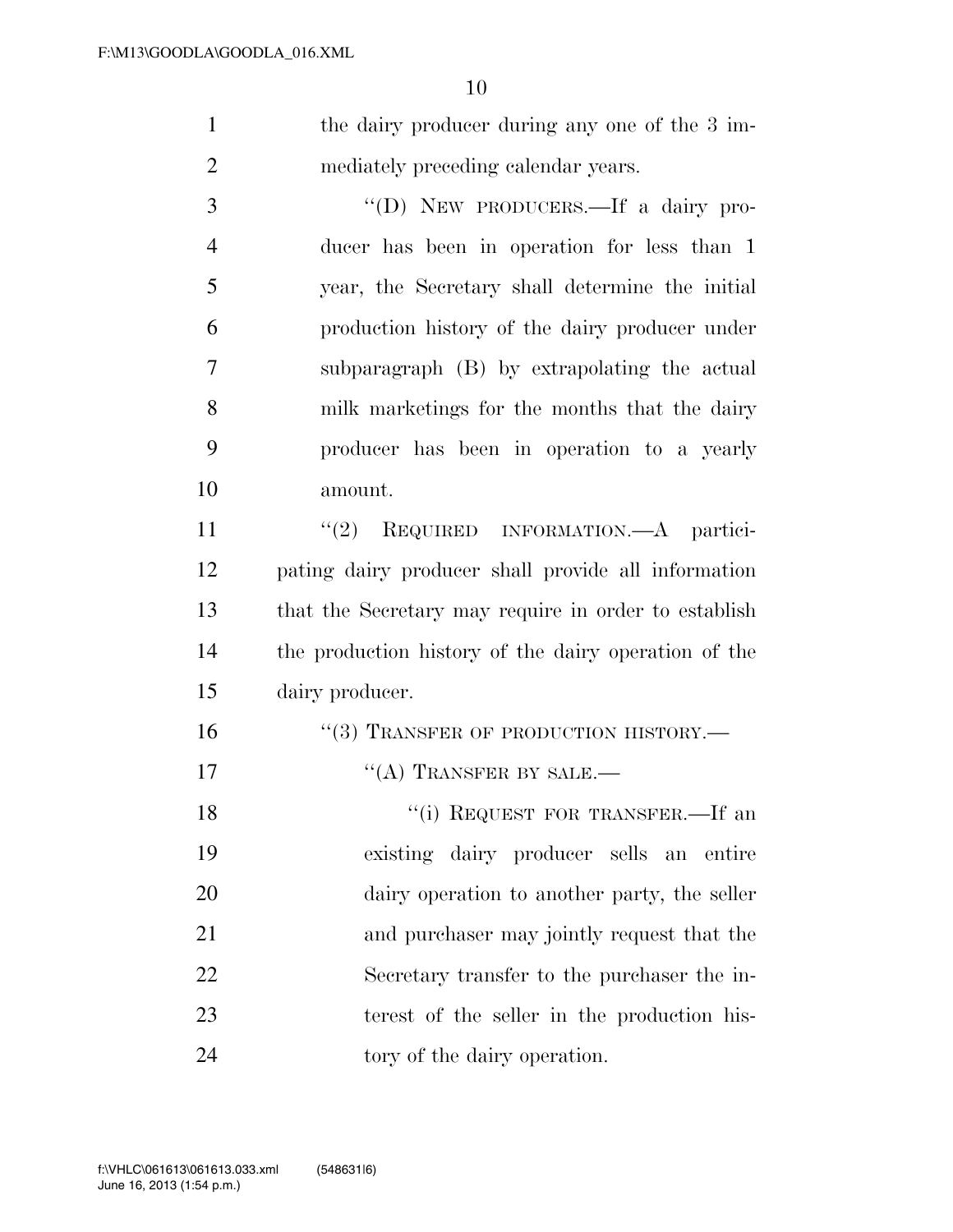| $\mathbf{1}$   | "(ii) TRANSFER.—If the Secretary de-          |
|----------------|-----------------------------------------------|
| $\overline{2}$ | termines that the seller has sold the entire  |
| 3              | dairy operation to the purchaser, the Sec-    |
| $\overline{4}$ | retary shall approve the transfer and,        |
| 5              | thereafter, the seller shall have no interest |
| 6              | in the production history of the sold dairy   |
| 7              | operation.                                    |
| 8              | $\lq$ <sup>"</sup> (B) TRANSFER BY LEASE.—    |
| 9              | "(i) REQUEST FOR TRANSFER.—If an              |
| 10             | existing dairy producer leases an entire      |
| 11             | dairy operation to another party, the lessor  |
| 12             | and lessee may jointly request that the       |
| 13             | Secretary transfer to the lessee for the du-  |
| 14             | ration of the term of the lease the interest  |
| 15             | of the lessor in the production history of    |
| 16             | the dairy operation.                          |
| 17             | "(ii) TRANSFER.—If the Secretary de-          |
| 18             | termines that the lessor has leased the en-   |
| 19             | tire dairy operation to the lessee, the Sec-  |
| 20             | retary shall approve the transfer and,        |
| 21             | thereafter, the lessor shall have no interest |
| 22             | for the duration of the term of the lease in  |
| 23             | the production history of the leased dairy    |
| 24             | operation.                                    |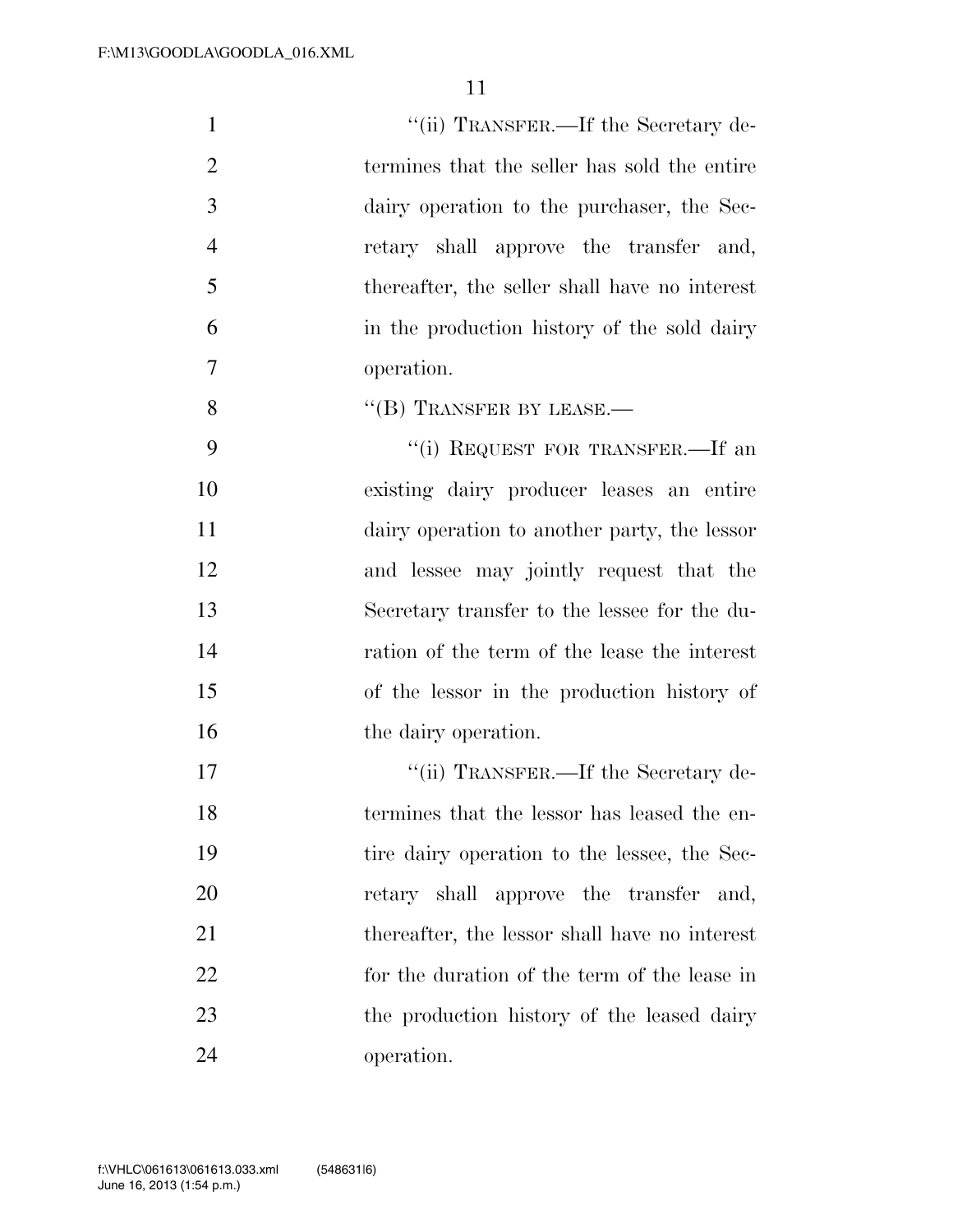| $\mathbf{1}$   | "(C) COVERAGE LEVEL.— $A$ purchaser or             |
|----------------|----------------------------------------------------|
| $\overline{2}$ | lessee to whom the Secretary transfers a pro-      |
| 3              | duction history under this paragraph may not       |
| $\overline{4}$ | obtain a different level of margin insurance cov-  |
| 5              | erage held by the seller or lessor from whom the   |
| 6              | transfer was obtained.                             |
| 7              | "(D) NEW ENTRANTS.—The Secretary                   |
| 8              | may not transfer the production history deter-     |
| 9              | mined for a dairy producer described in sub-       |
| 10             | section $(d)(3)(B)$ to another person.             |
| 11             | "(4) MOVEMENT AND TRANSFER OF PRODUC-              |
| 12             | TION HISTORY.-                                     |
| 13             | "(A) MOVEMENT AND TRANSFER AUTHOR-                 |
| 14             | IZED.—Subject to subparagraph (B), if a dairy      |
| 15             | producer moves from 1 location to another loca-    |
| 16             | tion, the dairy producer may maintain the pro-     |
| 17             | duction history associated with the operation.     |
| 18             | ``(B)<br>NOTIFICATION REQUIREMENT.—A               |
| 19             | dairy producer shall notify the Secretary of any   |
| 20             | move of a dairy operation under subparagraph       |
| 21             | (A).                                               |
| 22             | "(C) SUBSEQUENT OCCUPATION OF VA-                  |
| 23             | CATED LOCATION.—A party subsequently occu-         |
| 24             | pying a dairy operation location vacated as de-    |
| 25             | scribed in subparagraph $(A)$ shall have no inter- |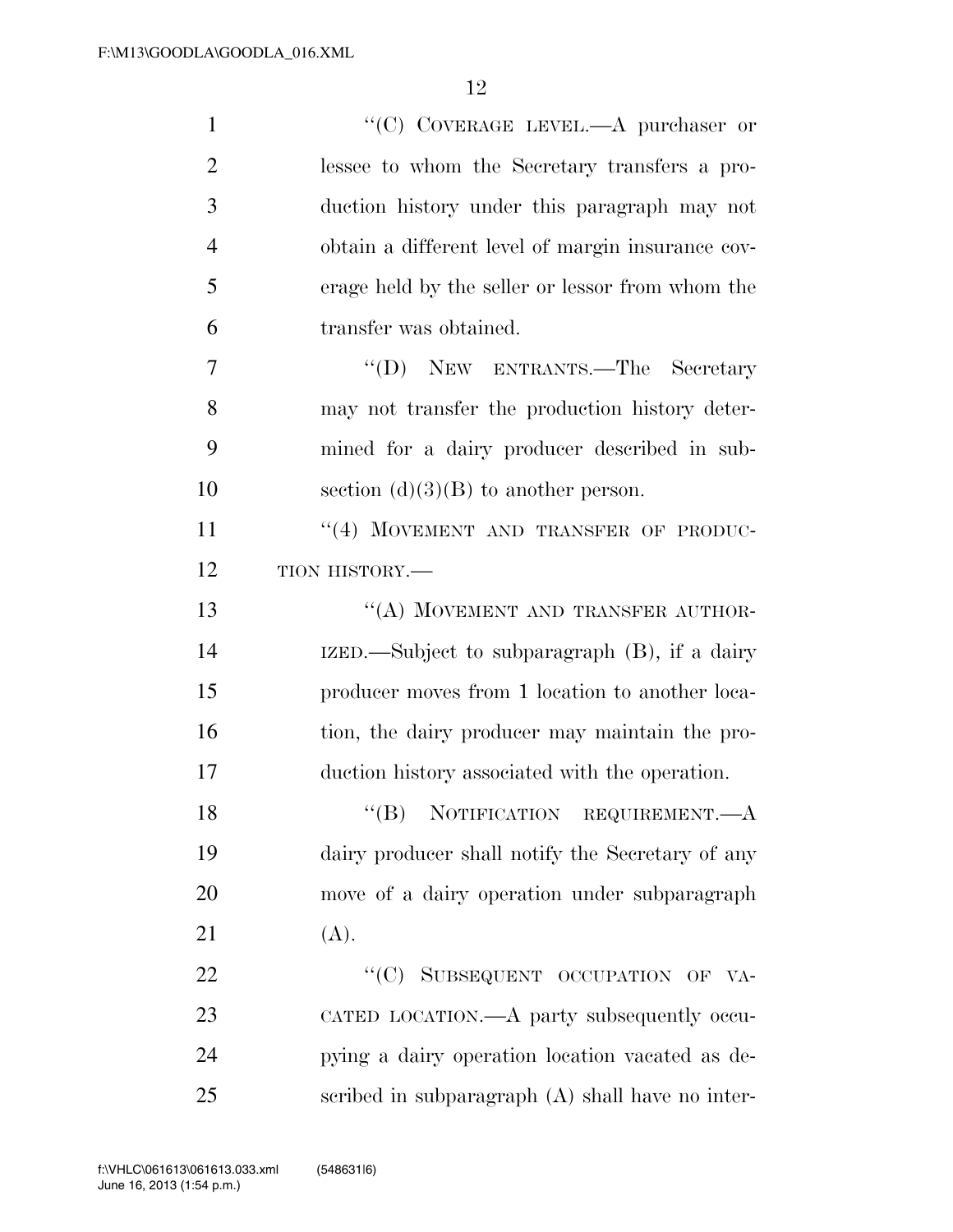| $\mathbf{1}$   | est in the production history previously associ-       |
|----------------|--------------------------------------------------------|
| $\overline{2}$ | ated with the operation at that location.              |
| 3              | "(f) MARGIN INSURANCE.-                                |
| $\overline{4}$ | " $(1)$ In GENERAL.—At the time of the registra-       |
| 5              | tion of a dairy producer in the margin insurance       |
| 6              | program under subsection (d) and annually there-       |
| 7              | after during the duration of the margin insurance      |
| 8              | program, an eligible dairy producer may purchase       |
| 9              | margin insurance.                                      |
| 10             | "(2) SELECTION OF PAYMENT THRESHOLD. $-A$              |
| 11             | participating dairy producer purchasing margin in-     |
| 12             | surance shall elect a coverage level in any increment  |
| 13             | of $$0.50$ , with a minimum of $$4.00$ and a maximum   |
| 14             | of $$8.00.$                                            |
| 15             | "(3) SELECTION OF COVERAGE PERCENTAGE.-                |
| 16             | A participating dairy producer purchasing margin       |
| 17             | insurance shall elect a percentage of coverage, equal  |
| 18             | to not more than 80 percent nor less than 25 per-      |
| 19             | cent, of the production history of the dairy operation |
| 20             | of the participating dairy producer.                   |
| 21             | $``(4)$ PRODUCER PREMIUMS.—                            |
| 22             | PREMIUMS REQUIRED.—A partici-<br>$\lq\lq (A)$          |
| 23             | pating dairy producer that purchases margin            |
| 24             | insurance shall pay an annual premium equal to         |
| 25             | the product obtained by multiplying—                   |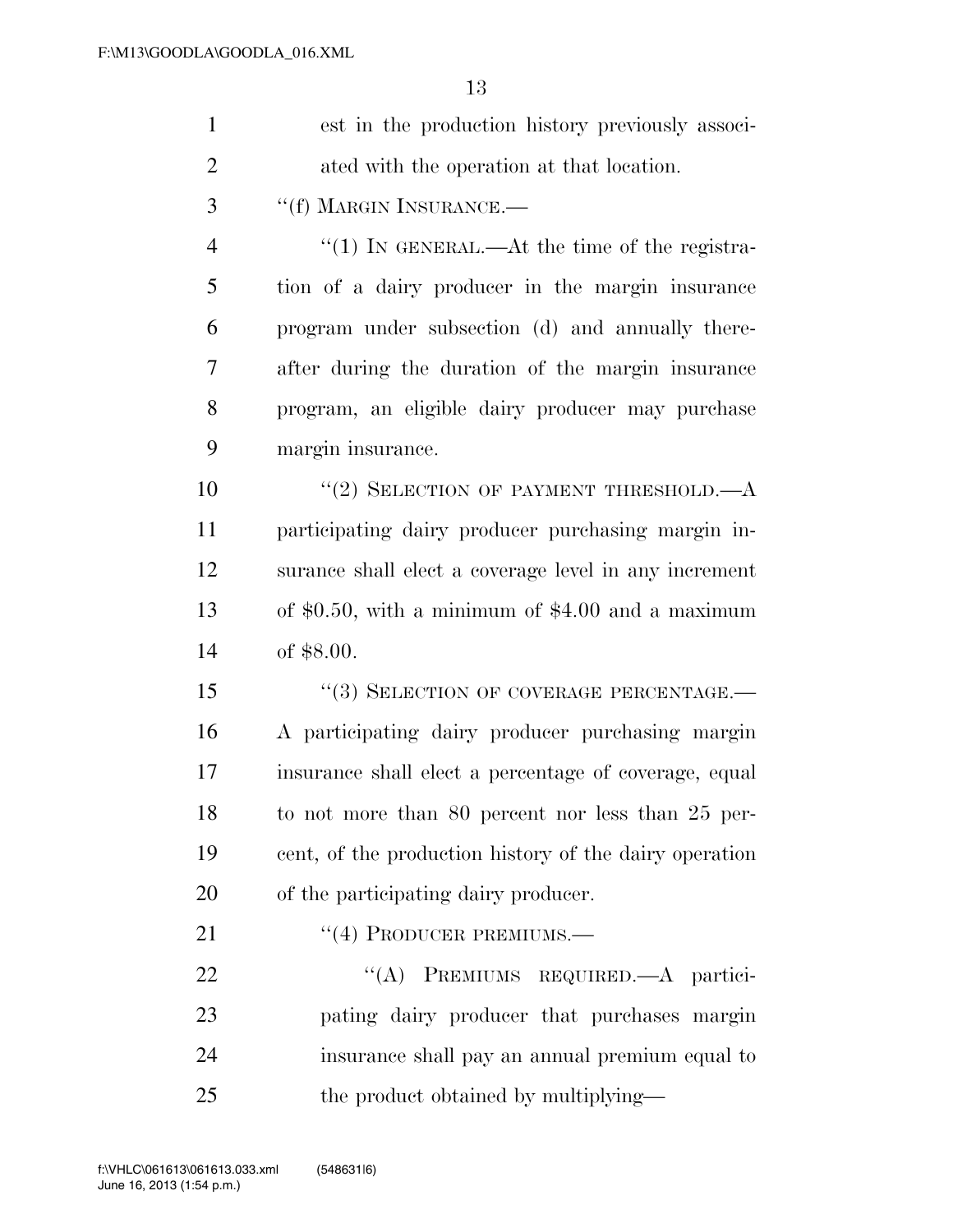| $\mathbf{1}$   | "(i) the percentage selected by the                |  |
|----------------|----------------------------------------------------|--|
| $\overline{2}$ | dairy producer under paragraph $(3)$ ;             |  |
| 3              | "(ii) the production history applicable            |  |
| $\overline{4}$ | to the dairy producer; and                         |  |
| 5              | "(iii) the premium per hundredweight               |  |
| 6              | of milk, as specified in the applicable table      |  |
| $\overline{7}$ | under paragraph $(B)$ or $(C)$ .                   |  |
| 8              | "(B) PREMIUM PER HUNDREDWEIGHT FOR                 |  |
| 9              | FIRST 4 MILLION POUNDS OF PRODUCTION.-             |  |
| 10             | For the first $4,000,000$ pounds of milk mar-      |  |
| 11             | ketings included in the annual production his-     |  |
| 12             | tory of a participating dairy operation, the pre-  |  |
| 13             | mium per hundredweight corresponding to each       |  |
| 14             | coverage level specified in the following table is |  |
| 15             | as follows:                                        |  |
|                |                                                    |  |

| "Coverage Level" | Premium per Cwt. |
|------------------|------------------|
| \$4.00           | \$0.000          |
| \$4.50           | \$0.01           |
| \$5.00           | \$0.02\$         |
| \$5.50           | \$0.035          |
| \$6.00           | \$0.045          |
| \$6.50           | \$0.09           |
| \$7.00           | \$0.18           |
| \$7.50           | \$0.60           |
| \$8.00           | \$0.95           |

16 "(C) PREMIUM PER HUNDREDWEIGHT FOR PRODUCTION IN EXCESS OF 4 MILLION POUNDS.—For milk marketings in excess of 4,000,000 pounds included in the annual pro-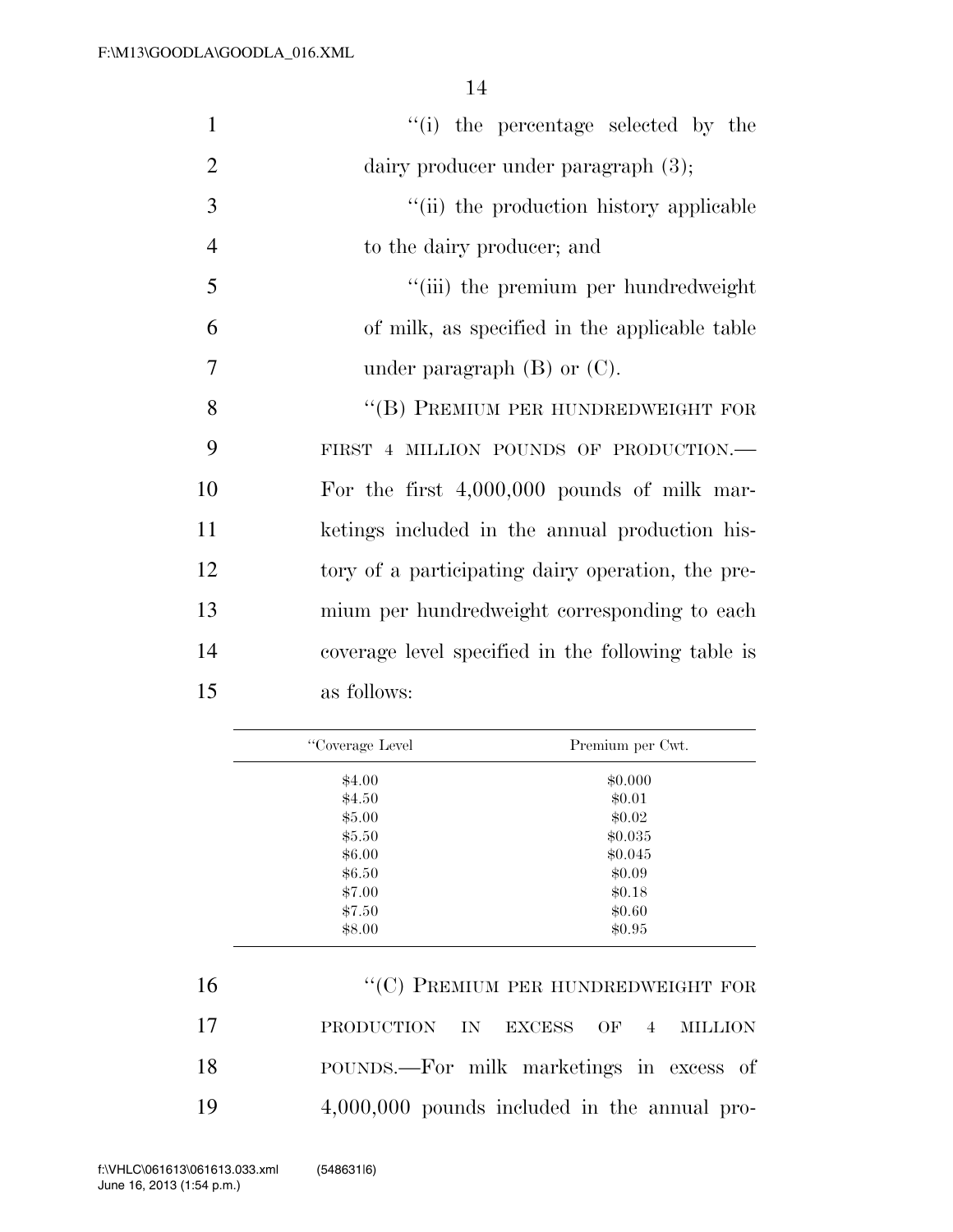duction history of a participating dairy oper- ation, the premium per hundredweight cor-responding to each coverage level is as follows:

| "Coverage Level" | Premium per Cwt. |
|------------------|------------------|
| \$4.00           | \$0.030          |
| \$4.50           | \$0.045          |
| \$5.00           | \$0.066          |
| \$5.50           | \$0.11           |
| \$6.00           | \$0.185          |
| \$6.50           | \$0.29           |
| \$7.00           | \$0.38           |
| \$7.50           | \$0.83           |
| \$8.00           | \$1.06           |

| $\overline{4}$ | $``(D)$ TIME FOR PAYMENT.—                  |
|----------------|---------------------------------------------|
| 5              | "(i) FIRST YEAR.—As soon as prac-           |
| 6              | ticable after a dairy producer registers to |
| 7              | participate in the margin insurance pro-    |
| 8              | gram and purchases margin insurance, the    |
| 9              | dairy producer shall pay the premium de-    |
| 10             | termined under subparagraph (A) for the     |
| 11             | dairy producer for the first calendar year  |
| 12             | of the margin insurance.                    |
| 13             | "(ii) SUBSEQUENT YEARS.-                    |
| 14             | $``(I)$ IN GENERAL.—When the                |
| 15             | dairy producer first purchases margin       |
| 16             | insurance, the dairy producer shall         |
| 17             | also elect the method by which the          |
| 18             | dairy producer will pay premiums            |
| 19             | under this subsection for subsequent        |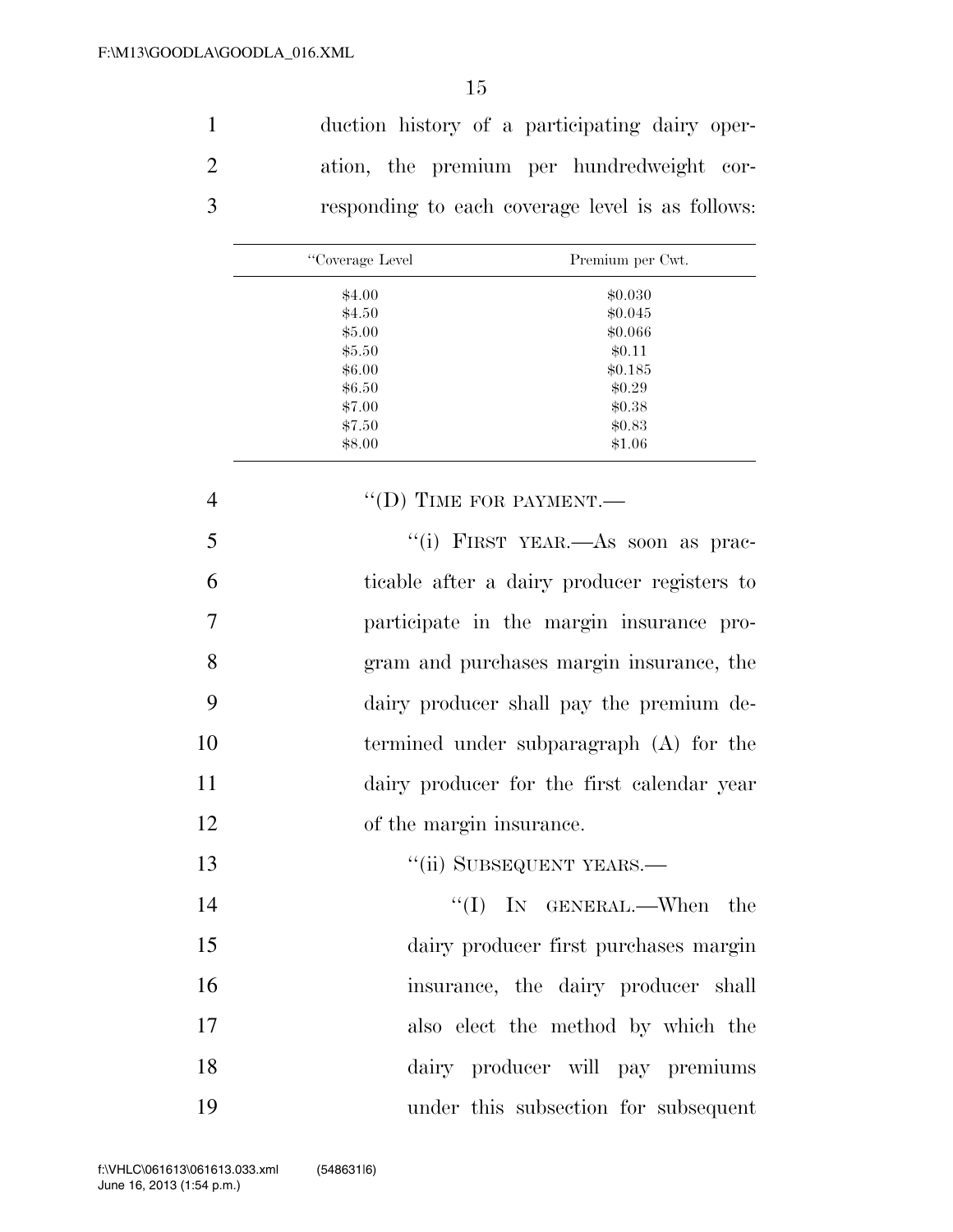| $\mathbf{1}$   | years in accordance with 1 of the            |
|----------------|----------------------------------------------|
| $\overline{2}$ | schedules described in subclauses (II)       |
| 3              | and $(III)$ .                                |
| $\overline{4}$ | "(II) SINGLE ANNUAL<br>PAY-                  |
| 5              | MENT.—The participating dairy pro-           |
| 6              | ducer may elect to pay 100 percent of        |
| $\overline{7}$ | the annual premium determined under          |
| 8              | subparagraph $(A)$ for the dairy pro-        |
| 9              | ducer for a calendar year by not later       |
| 10             | than January 15 of the calendar year.        |
| 11             | $\lq\lq$ (III)<br><b>SEMI-ANNUAL</b><br>PAY- |
| 12             | MENTS.—The participating dairy pro-          |
| 13             | ducer may elect to pay—                      |
| 14             | "(aa) $50$ percent of the an-                |
| 15             | nual premium determined under                |
| 16             | subparagraph $(A)$ for the dairy             |
| 17             | producer for a calendar year by              |
| 18             | not later than January 15 of the             |
| 19             | calendar year; and                           |
| 20             | "(bb) the remaining $50$ per-                |
| 21             | cent of the premium by not later             |
| 22             | than June 15 of the calendar                 |
| 23             | year.                                        |
| 24             | "(5) PRODUCER PREMIUM OBLIGATIONS.—          |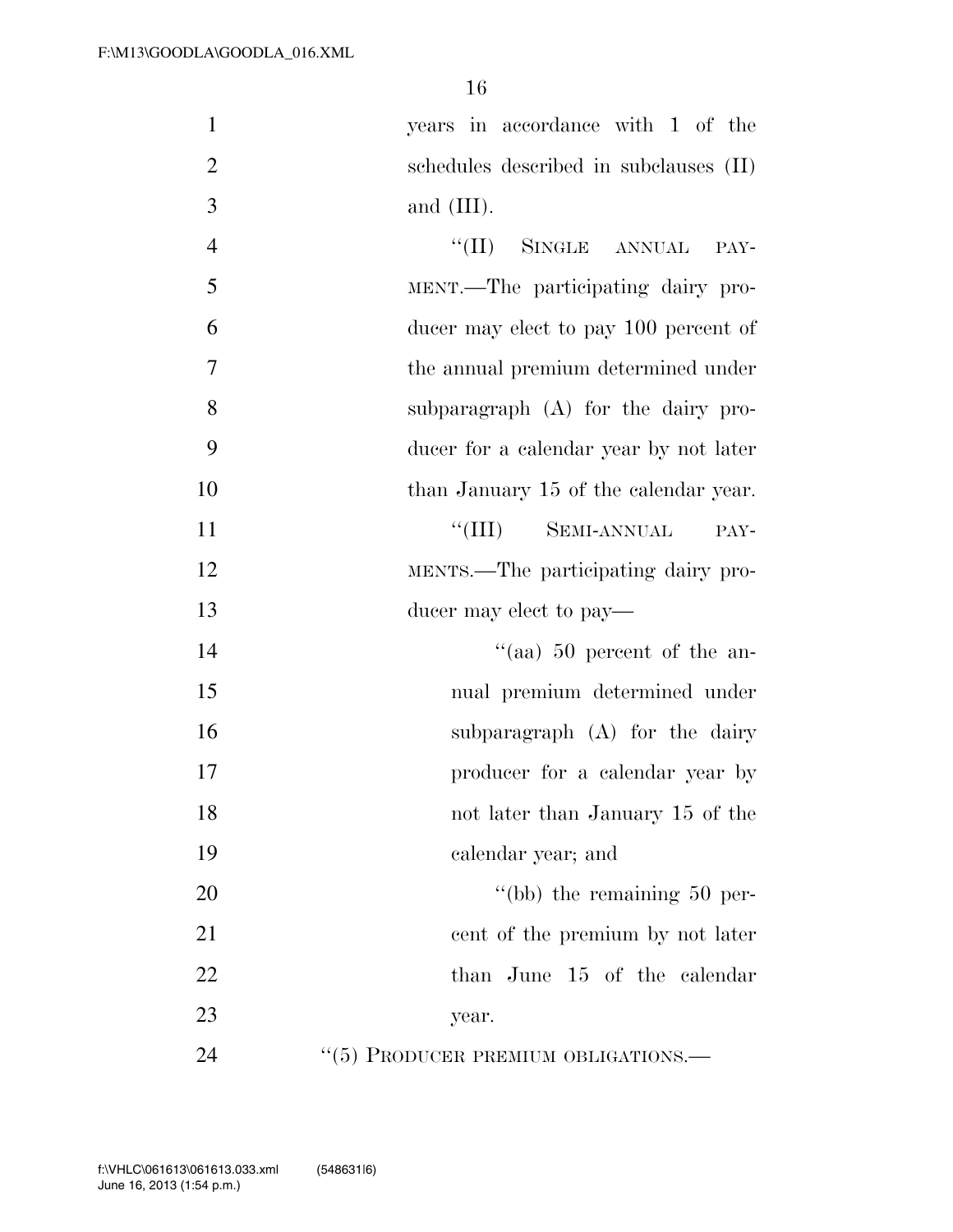| $\mathbf{1}$   | "(A) PRO-RATION OF FIRST YEAR PRE-               |
|----------------|--------------------------------------------------|
| $\overline{2}$ | MIUM.—A participating dairy producer that        |
| 3              | purchases margin insurance after initial reg-    |
| $\overline{4}$ | istration in the margin insurance program shall  |
| 5              | pay a pro-rated premium for the first calendar   |
| 6              | year based on the date on which the producer     |
| 7              | purchases the coverage.                          |
| 8              | "(B) SUBSEQUENT PREMIUMS.—Except as              |
| 9              | provided in subparagraph $(A)$ , the annual pre- |
| 10             | mium for a participating dairy producer shall    |
| 11             | be determined under paragraph (4) for each       |
| 12             | year in which the margin insurance program is    |
| 13             | in effect.                                       |
|                |                                                  |
| 14             | "(C) LEGAL OBLIGATION.-                          |
| 15             | "(i) IN GENERAL.—Except as pro-                  |
| 16             | vided in clauses (ii) and (iii), a partici-      |
| 17             | pating dairy producer that purchases mar-        |
| 18             | gin insurance shall be legally obligated to      |
| 19             | pay the applicable premiums for the entire       |
| 20             | period of the margin insurance program           |
| 21             | (as provided in the payment schedule elect-      |
| 22             | ed under paragraph $(4)(B)$ , and may not        |
| 23             | opt out of the margin insurance program.         |
| 24             | "(ii) DEATH.—If the dairy producer               |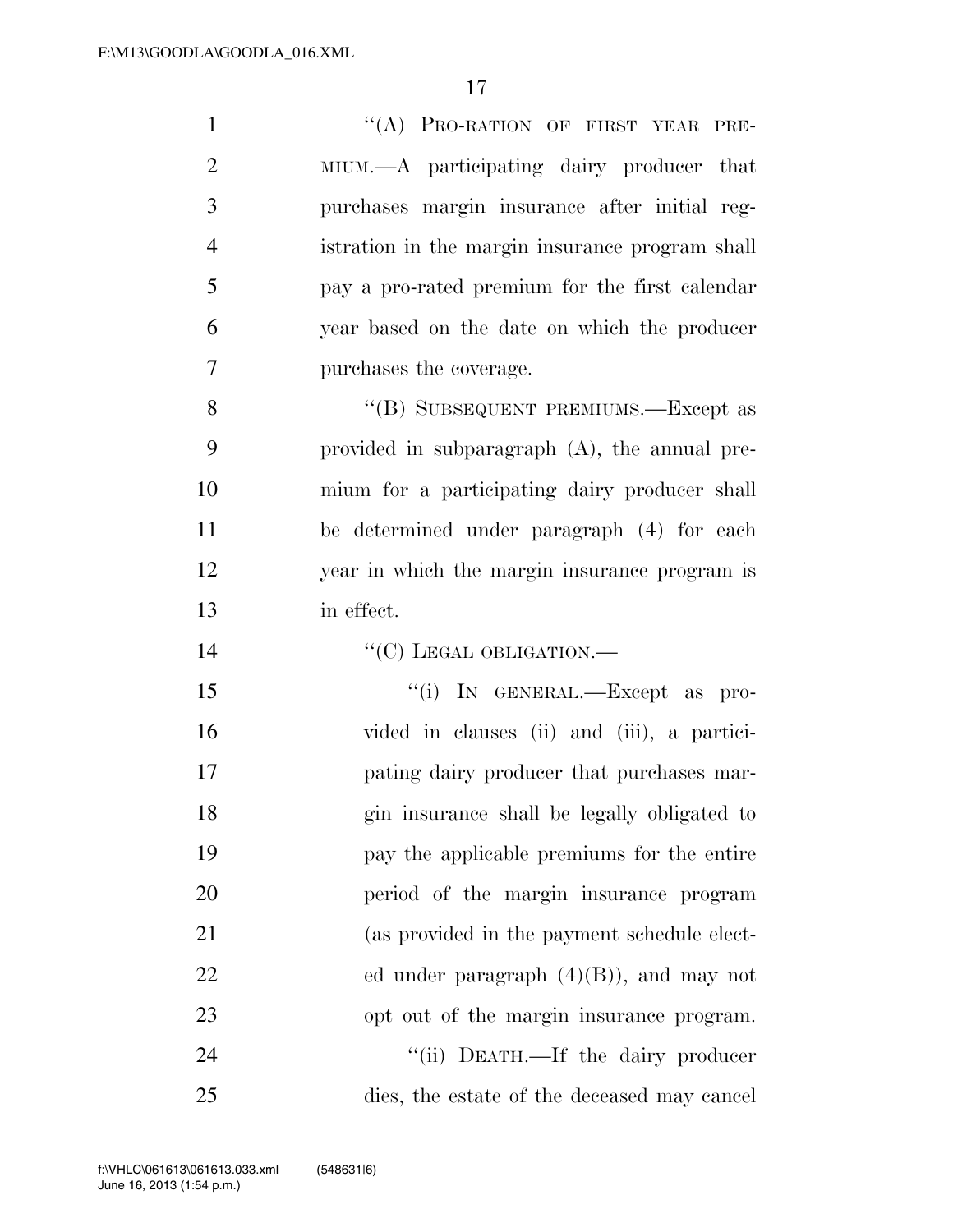the margin insurance and shall not be re- sponsible for any further premium pay-ments.

4 "(iii) RETIREMENT.—If the dairy pro- ducer retires, the producer may request that Secretary cancel the margin insurance if the producer has terminated the dairy operation entirely and certifies under oath that the producer will not be actively en- gaged in any dairy operation for at least 11 the next 7 years.

12 <sup>''</sup>(6) PAYMENT THRESHOLD.—A participating dairy producer with margin insurance shall receive a margin insurance payment whenever the average ac- tual dairy producer margin for a consecutive 2- month period is less than the coverage level thresh- old selected by the dairy producer under paragraph (2).

19 "(7) MARGIN INSURANCE PAYMENTS.— 20 "'(A) In GENERAL.—The Secretary shall make a margin insurance protection payment to each participating dairy producer whenever the average actual dairy producer margin for a con-secutive 2-month period is less than the cov-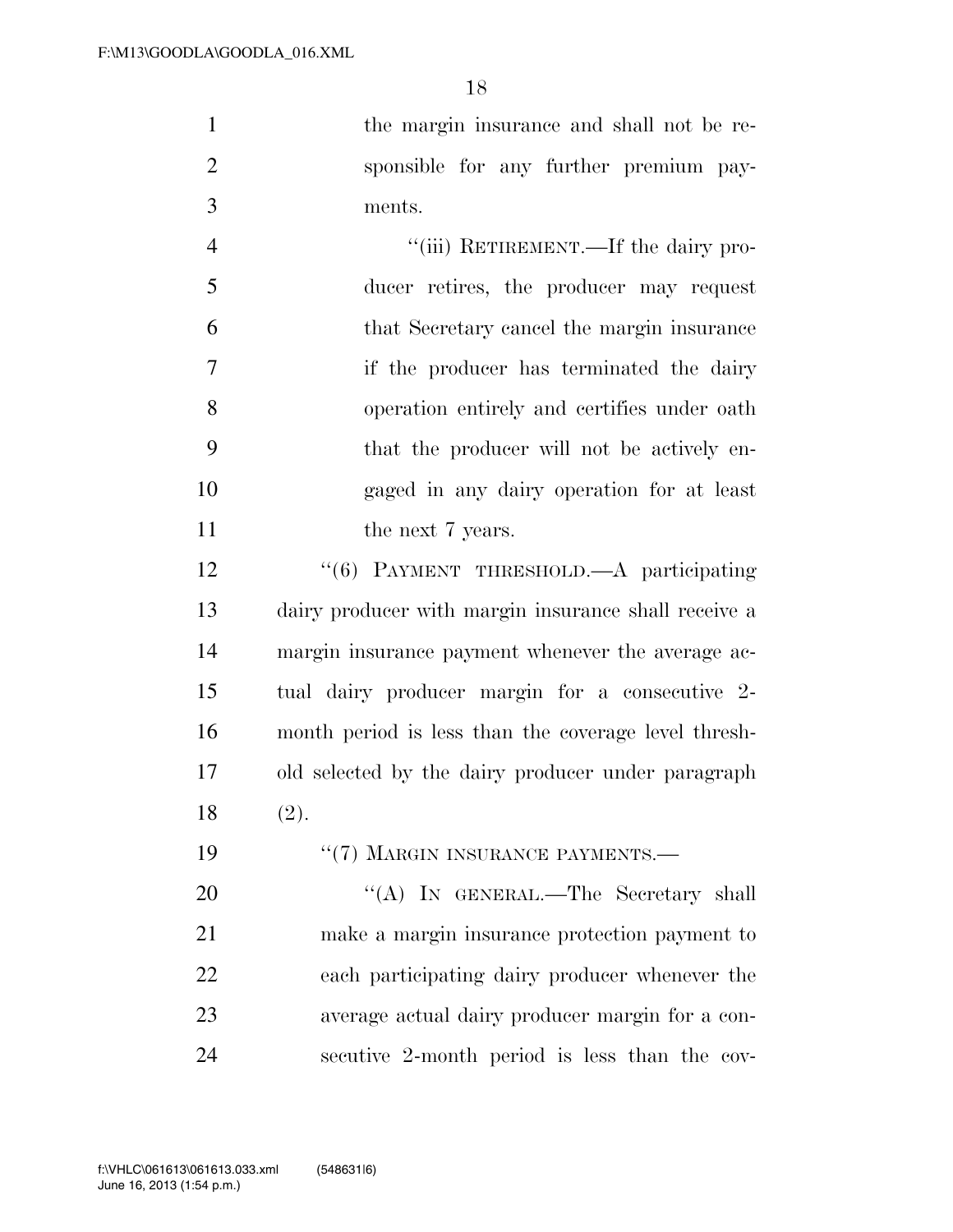| $\mathbf{1}$   | erage level threshold selected by the dairy pro- |
|----------------|--------------------------------------------------|
| $\overline{2}$ | ducer under paragraph (2).                       |
| 3              | "(B) AMOUNT OF PAYMENT.—The margin               |
| $\overline{4}$ | insurance payment for the dairy operation of a   |
| 5              | participating dairy producer shall be determined |
| 6              | as follows:                                      |
| 7              | "(i) The Secretary shall calculate the           |
| 8              | difference between—                              |
| 9              | $\lq\lq$ the coverage level threshold            |
| 10             | selected by the dairy producer under             |
| 11             | paragraph $(2)$ ; and                            |
| 12             | "(II) the average actual dairy                   |
| 13             | producer margin for the consecutive              |
| 14             | 2-month period.                                  |
| 15             | "(ii) The amount determined under                |
| 16             | clause (i) shall be multiplied by—               |
| 17             | $\lq\lq$ (I) the percentage selected by          |
| 18             | the dairy producer under paragraph               |
| 19             | $(3)$ ; and                                      |
| 20             | $\lq\lq$ (II) the lesser of-                     |
| 21             | "(aa) the quotient obtained                      |
| 22             | by dividing—                                     |
| 23             | $\lq\lq$ (AA) the production                     |
| 24             | history applicable to the pro-                   |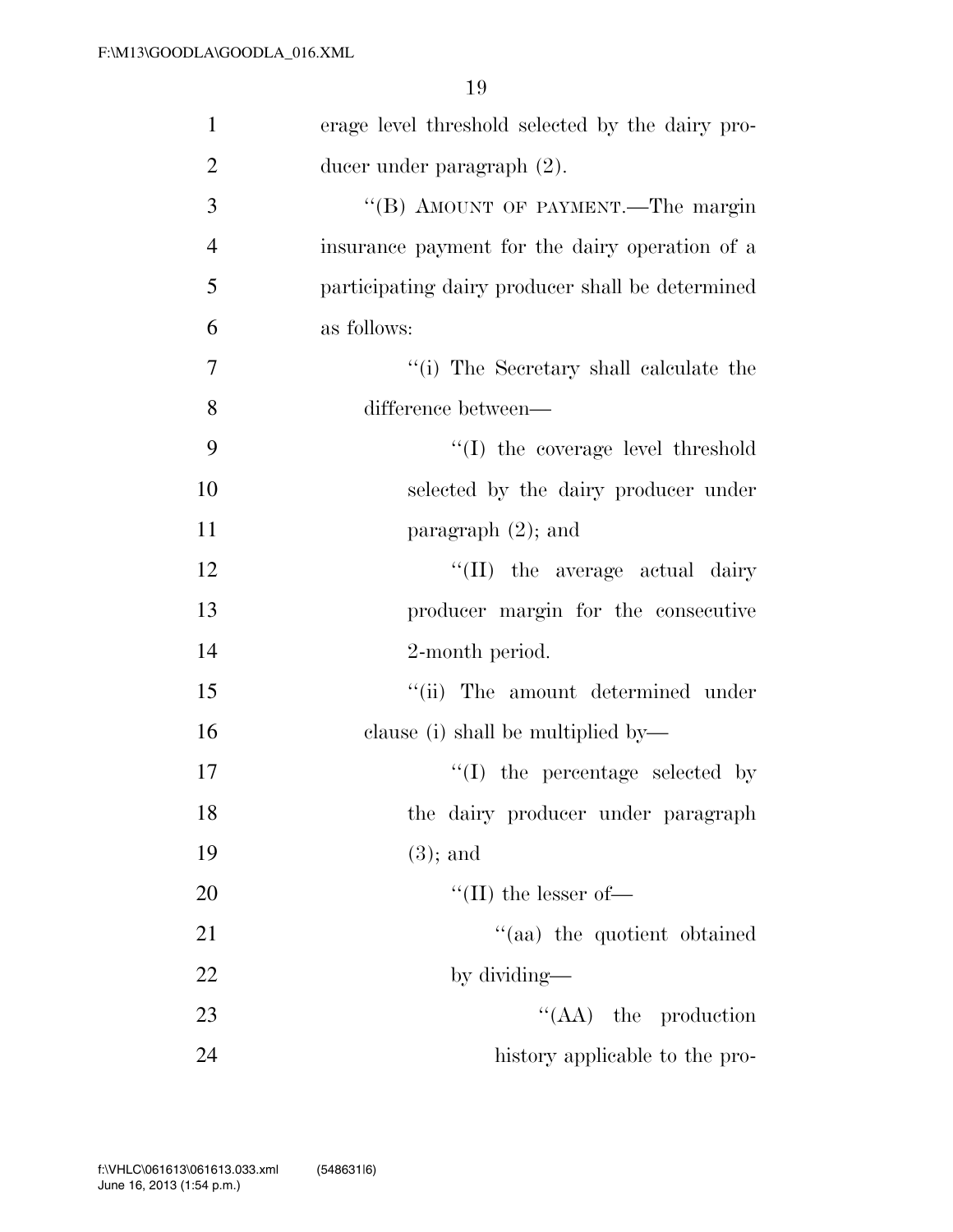| $\mathbf{1}$   | ducer under subsection                                     |
|----------------|------------------------------------------------------------|
| $\overline{2}$ | $(e)(1)$ ; by                                              |
| 3              | $\lq\lq$ (BB) 6; and                                       |
| $\overline{4}$ | "(bb) the actual quantity of                               |
| 5              | milk marketed by the dairy oper-                           |
| 6              | ation of the dairy producer dur-                           |
| $\tau$         | ing the consecutive 2-month pe-                            |
| 8              | riod.                                                      |
| 9              | "(g) EFFECT OF FAILURE TO PAY PREMIUMS.-                   |
| 10             | $\lq(1)$ LOSS OF BENEFITS.—A participating                 |
| 11             | dairy producer that is in arrears on premium pay-          |
| 12             | ments for margin insurance—                                |
| 13             | "(A) remains legally obligated to pay the                  |
| 14             | premiums; and                                              |
| 15             | "(B) may not receive margin insurance                      |
| 16             | until the premiums are fully paid.                         |
| 17             | "(2) ENFORCEMENT.—The Secretary may take                   |
| 18             | such action as is necessary to collect premium pay-        |
| 19             | ments for margin insurance.                                |
| 20             | "(h) USE OF COMMODITY CREDIT CORPORATION.-                 |
| 21             | The Secretary shall use the funds, facilities, and the au- |
| 22             | thorities of the Commodity Credit Corporation to carry     |
| 23             | out this section.                                          |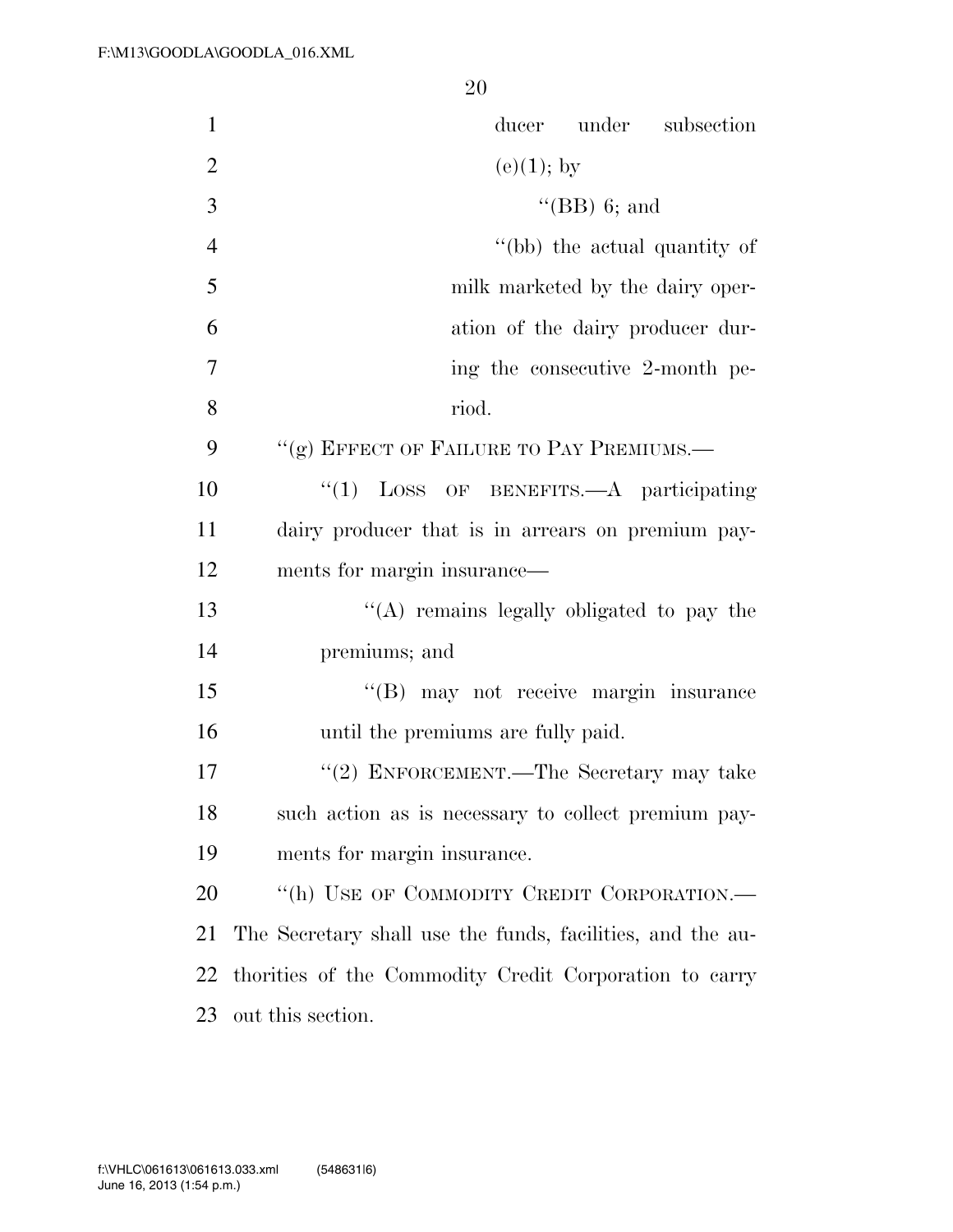''(i) DURATION.—The Secretary shall conduct the margin insurance program during the period beginning on October 1, 2013, and ending on September 30, 2018.''. **SEC. 1402. RULEMAKING.** 

 (a) PROCEDURE.—The promulgation of regulations for the initiation of the margin insurance program, and for administration of the margin insurance program, shall be made—

 (1) without regard to chapter 35 of title 44, United States Code (commonly known as the Paper-work Reduction Act);

 (2) without regard to the Statement of Policy of the Secretary of Agriculture effective July 24, 1971 (36 Fed. Reg. 13804), relating to notices of proposed rulemaking and public participation in rulemaking; and

 (3) subject to subsection (b), pursuant to sec-18 tion 553 of title 5, United States Code.

(b) SPECIAL RULEMAKING REQUIREMENTS.—

 (1) INTERIM RULES AUTHORIZED.—With re- spect to the margin insurance program, the Sec- retary may promulgate interim rules under the au- thority provided in subparagraph (B) of section 553(b) of title 5, United States Code, if the Sec-retary determines such interim rules to be needed.